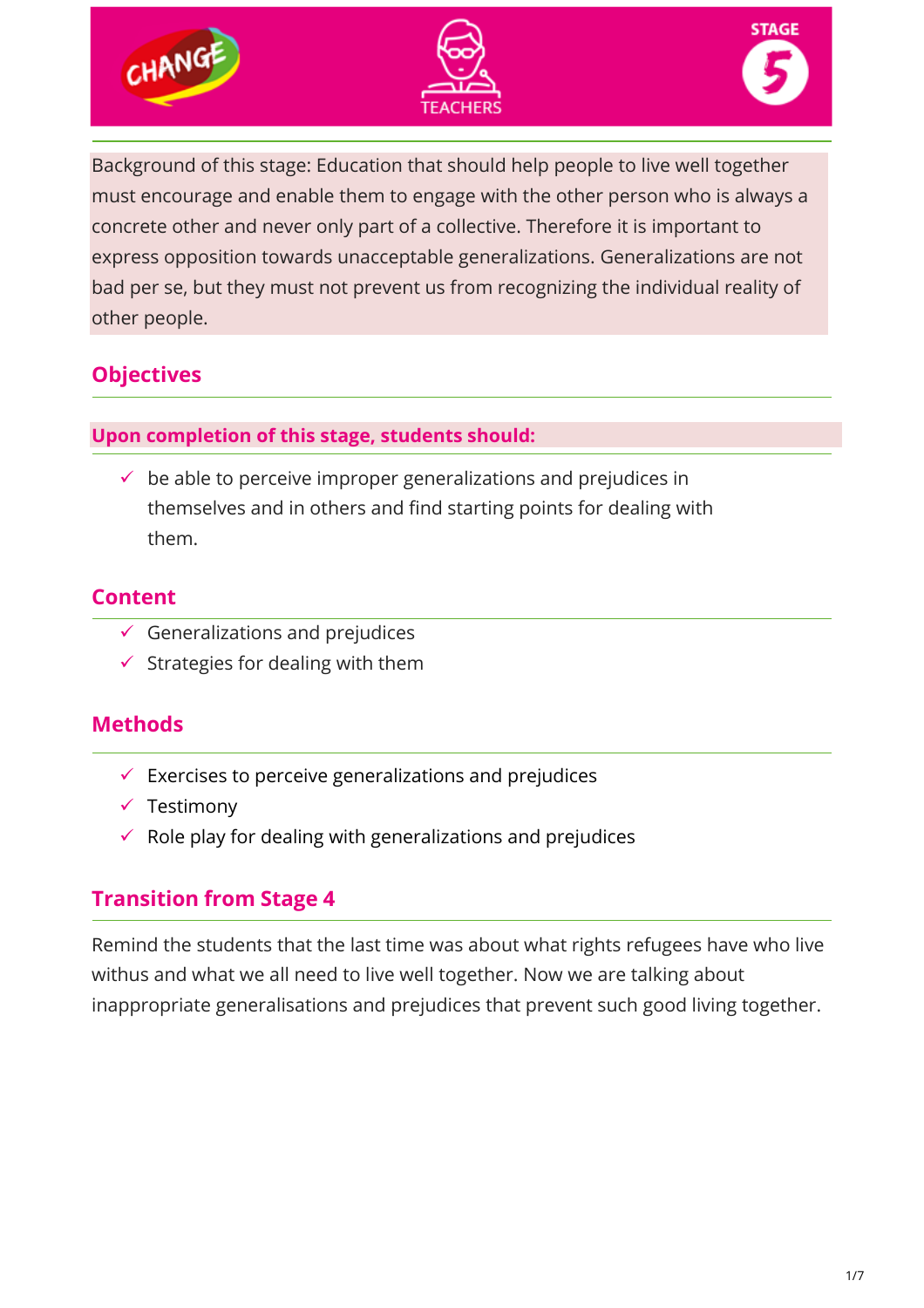





## **Step #1/1**

#### **Lemons are all the same, aren't they?**

Although this exercise is also suitable for younger children, it can also make older students think. Experience has shown that this exercise can be done very well with olderstudents and even adults. It may seem a bit "childish", but it is also an entertaining change and nevertheless very substantial. If you think that an exercise of this kind could make your students feel treated too much "like children", you can choose Step 1/2 and/or1/3 instead.

Ask the students about typical characteristics of a lemon. Make a note of these characteristics on the blackboard/flip chart.

Two students receive a lemon together. Ask the students to look very closely at their lemon for a few minutes and remember what it looks like.

Collect the lemons again and spread all the lemons on a table. Ask the students to find"their" lemon again.

Although some students may not think this is possible ("They all look the same"), it usually works!

Ask the students what this little exercise might have to do with inappropriate generalizations and prejudices.

Explain briefly what this is about:

Although the lemons all look the same at first glance, the students have recognized "their" lemon and thus determined that we have to take a close look for an appropriate assessment. We also categorize people in our everyday lives. Many know the experience of having been "put in a box" because of our appearance, clothing style, language or the (presumed) history of migration. At the same time, in everyday life we ourselves fall back on inappropriate generalizations about certain groups of people which prevent us from perceiving the individual, concrete person adequately. Such generalizations can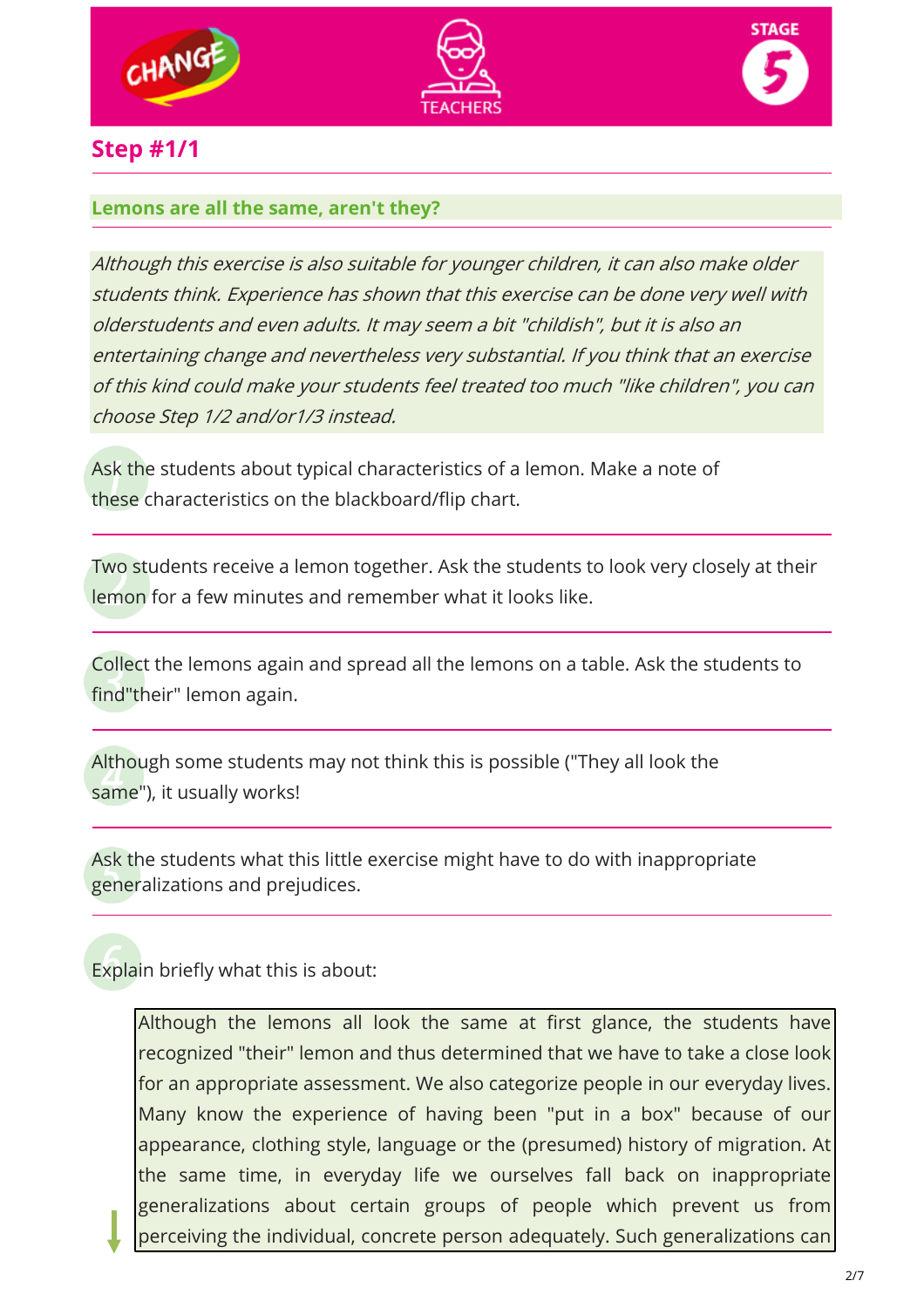





lead to misunderstandings. Therefore, it is important to remain aware of one's own generalizations and to engage again and again in an attentive encounter with the concrete other person, who is always more than part of a collective.

Ask the students to give examples - best from their own experience.

# **Step #1/2**

**Maybe we have more in common than what we think?**

Ask students to watch this **[3 minute video](https://www.youtube.com/watch?v=jD8tjhVO1Tc)** and to reflect on the film by asking the following questions (Questions → **worksheet for students**)



Ask students to share their experiences in groups of 3.

Explain briefly what this is about:

We all often tend to assign people very quickly to groups and believe that "we" arevery different from "them" and that little or nothing connects us to them. We put other people in boxes. Only by getting to know the other person better and by encountering him/her do we discover what connects us and what we have in common.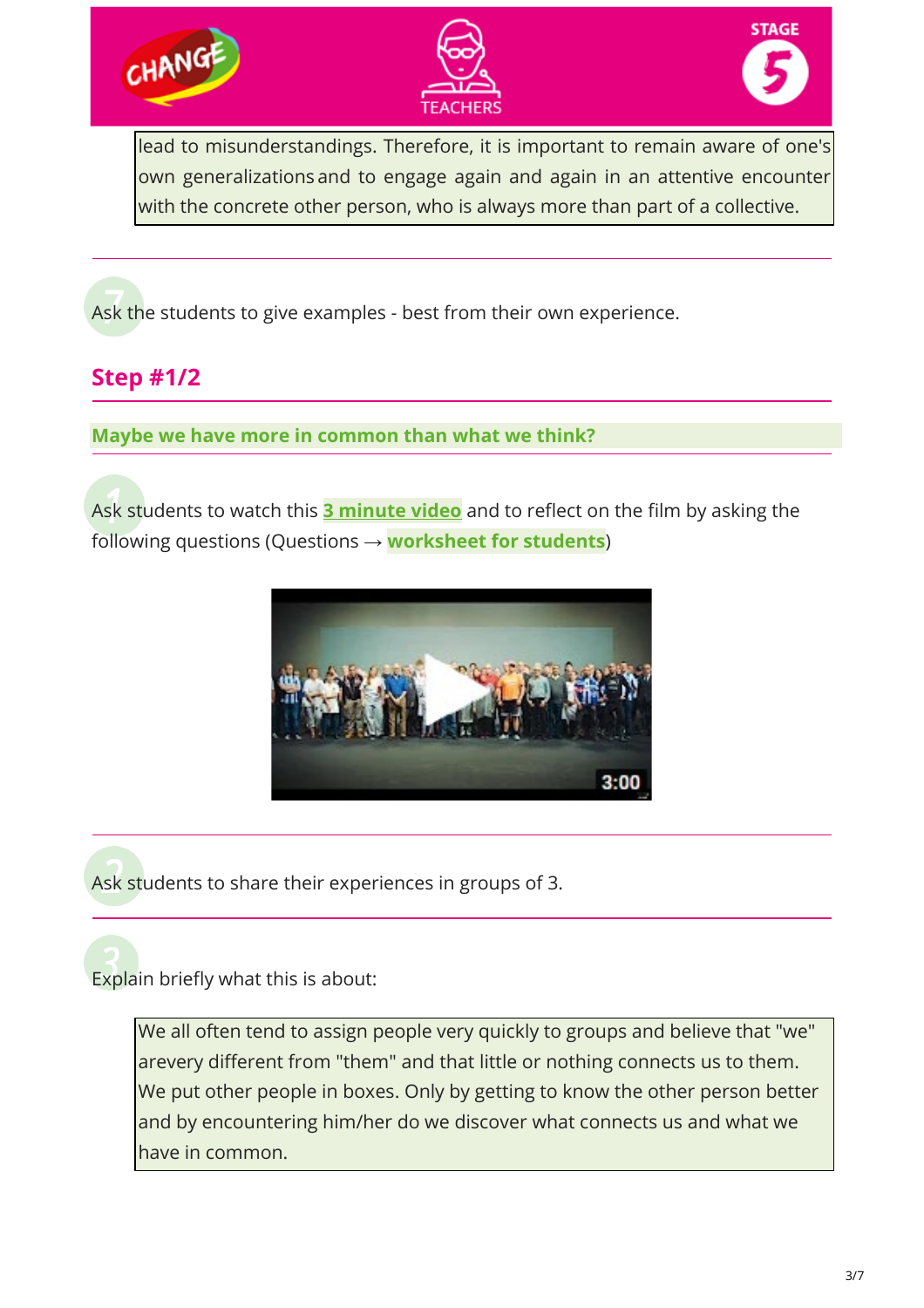

## **Step #1/3**

#### **The danger of a single story**

Briefly explain the background of the video **["The danger of](https://www.ted.com/talks/chimamanda_ngozi_adichie_the_danger_of_a_single_story) a single story"**



Although Chimamanda Adichie, a writer from Nigeria, came to the USA as a student and not as a refugee, she nevertheless had to experience being fixed to a certain image or a certain story ("single story"). In a speech she describes how she experienced this fixation and reduction as a denial of recognition, as the exercise of power, and even as a robbery of her dignity.

Ask students to watch the video and to reflect on the film by asking the following questions (Questions → **worksheet for students**):

- $\checkmark$  Do I myself have the experience of being determined by others on the basis of a "single story"? If so, what stories have I been reduced to? How did I experience thisand how did I deal with it?
- $\checkmark$  When I think of your own dealings with other people: Have I myself ever reduced another person to a single story? If so, how do I deal with this? And: What helps me to open my mind and become open to other, diverse stories about other people?

Ask students to share their experiences in groups of 3.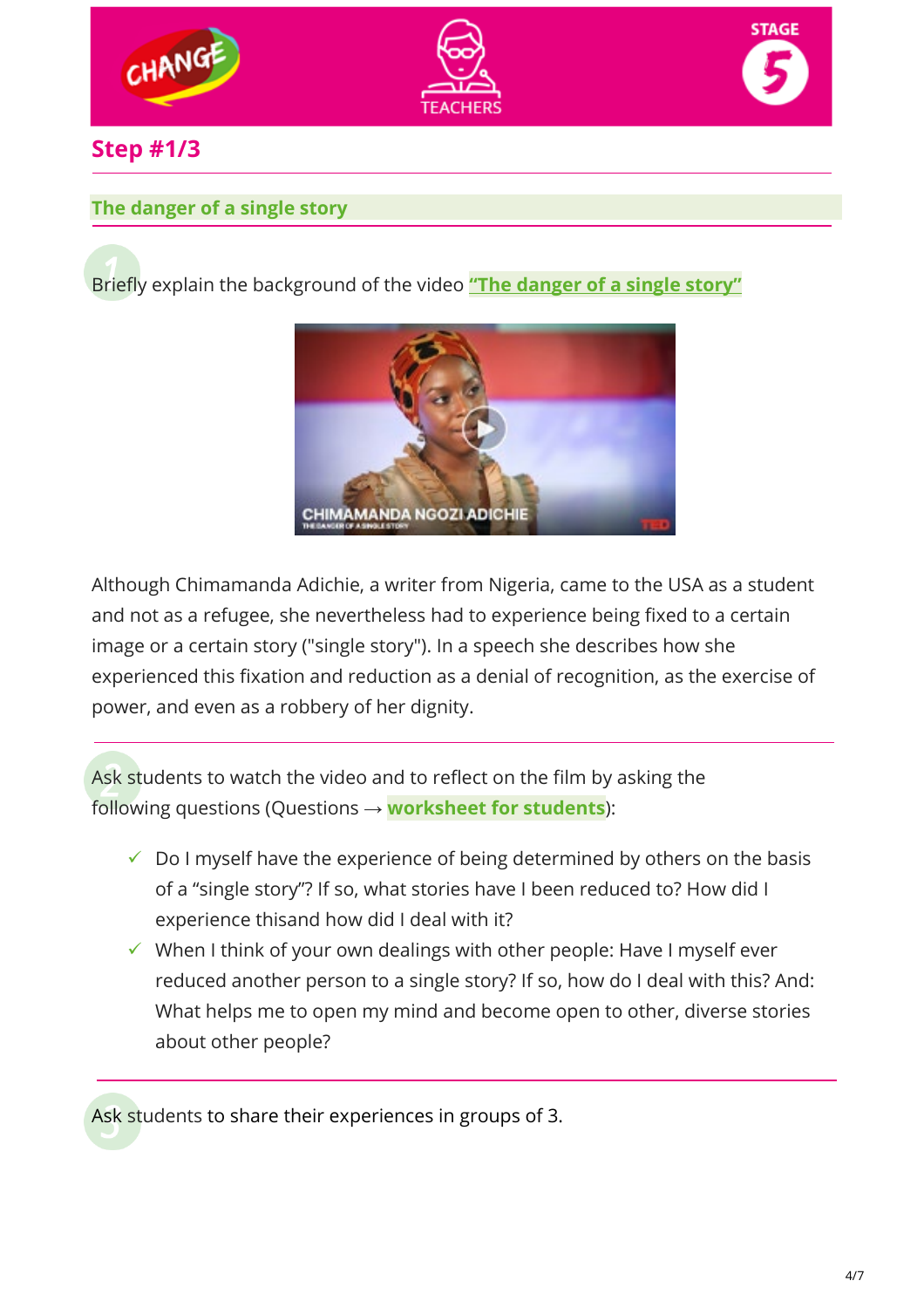





Explain briefly what this is about:

We tend to very quickly commit people to a single story because of their membership of a particular collective or because of certain characteristics, and tocare little about whether that story is true and what stories those people would tellabout themselves. Last but not least, refugees experience that only a few people are interested in their story(s). This prevents encounters, exchanges and mutual enrichment.

# **Step #2**

#### **Generalizations and prejudices: How to deal with them?**

Ask students to name typical (often heard) generalizations and prejudices against refugees.

Write them down on the blackboard, flipchart or similar.

Ask the students whether it is "only" a generalization and how they come to this realisation.

Ask the students to form groups of six: Each group chooses one of the collected prejudices (alternatively you can choose one). Six students discuss at a time, three of them defending the slogan while the other three oppose it. The remaining students are involved as observers. They sit in a circle around the participants.

Reflect in the plenary (Questions → **worksheet for students**):

#### **Questions for the defendants of the prejudice:**

- $\checkmark$  How did they feel when they were actively defending a prejudice?
- $\checkmark$  How did they experience the reactions of others?
- $\checkmark$  What questions or arguments made them think and doubt their own point of view?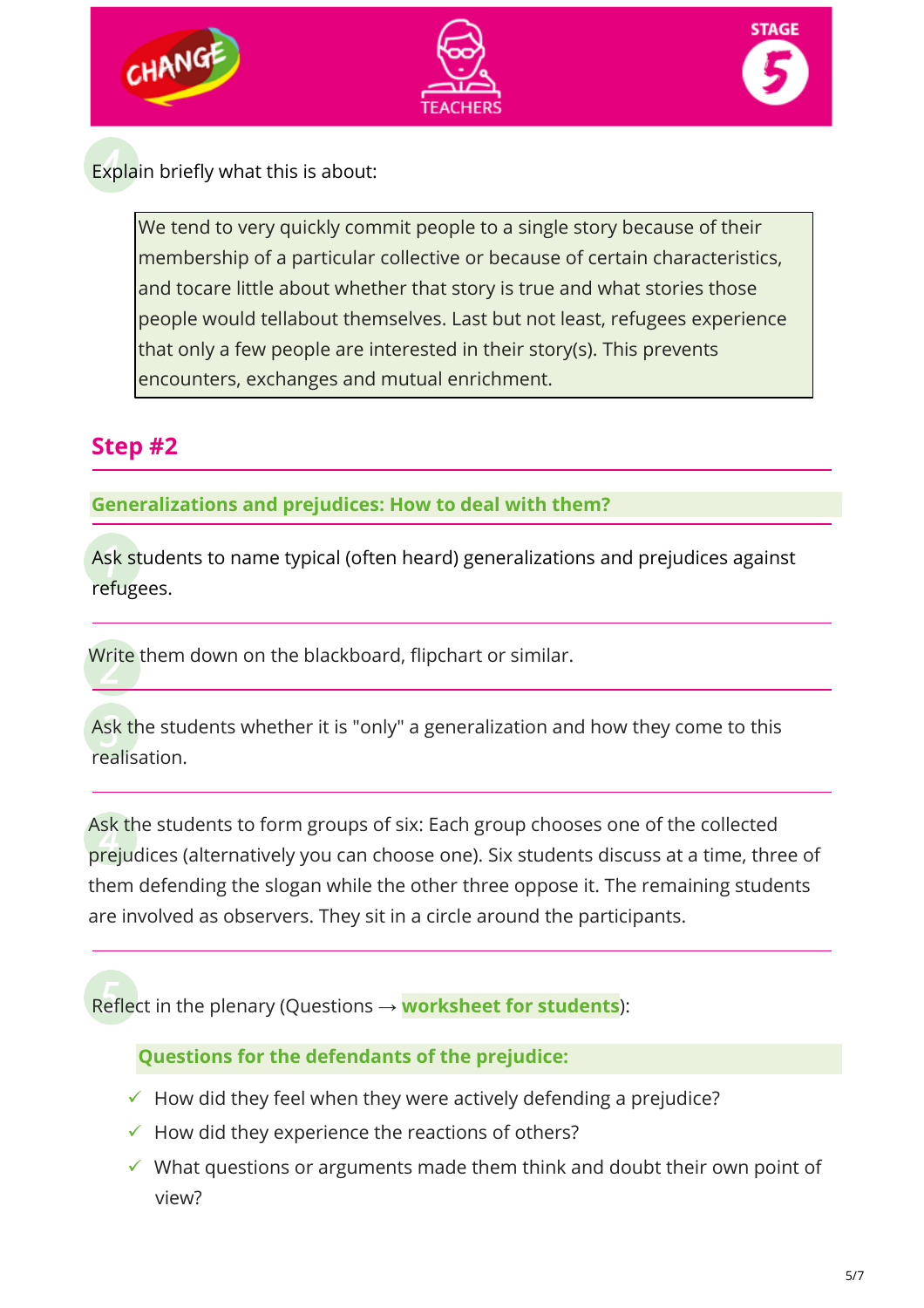





#### **Questions for the opponents to the prejudice:**

- $\checkmark$  How did they experience the situation and themselves?
- $\checkmark$  What feelings did the defendants of the prejudice trigger in them?
- $\checkmark$  Were they able to counter the prejudice?
- $\checkmark$  What have they achieved?

#### **Questions for the observers:**

- $\checkmark$  What strategies did the opponents of the prejudice pursue, what means did theyuse to contradict the defendants of the prejudice and to make them think?
- $\checkmark$  Which feelings were recognizable among the participants? How did these feelingsbecome apparent?
- $\checkmark$  What kind of emotions and reactions did you notice in those students who were defending prejudice and in those students who were opposing prejudice? Did younotice that the actions of one side could affect the emotions and reactions of the other side?

Summarize challenges and key strategies for dealing with unacceptable generalisations and prejudices (→ **worksheet for students**):

- $\checkmark$  Generalizations and prejudices can be questioned while requesting to concretizeand justify the statements (e.g. by putting the question: How do you know this?) orthrough confrontation with facts that contradict the prejudice. This presupposes, however, that one is already well-informed and that the other is still open to arguments/disagreements. Since this openness is not always the case, it is not always possible to convince the other. Nevertheless, one can and should say "no".
- $\checkmark$  Prejudices are often aggressively put forward and experienced as an exercise of power. This can create fear. It can therefore be helpful to ally oneself with others, especially in group situations or in public. But aggression can also produce counter-aggression. It is therefore important to remain as calm as possible (e.g. avoid shouting) and at the same time, to represent one's own positionin an assertive way.
- $\checkmark$  Prejudices are often represented in a coarse and not very subtleway. This can provoke a person to react himself/herself in an arrogant way and to insult the aggressor. This makes the aggressor feel confirmed